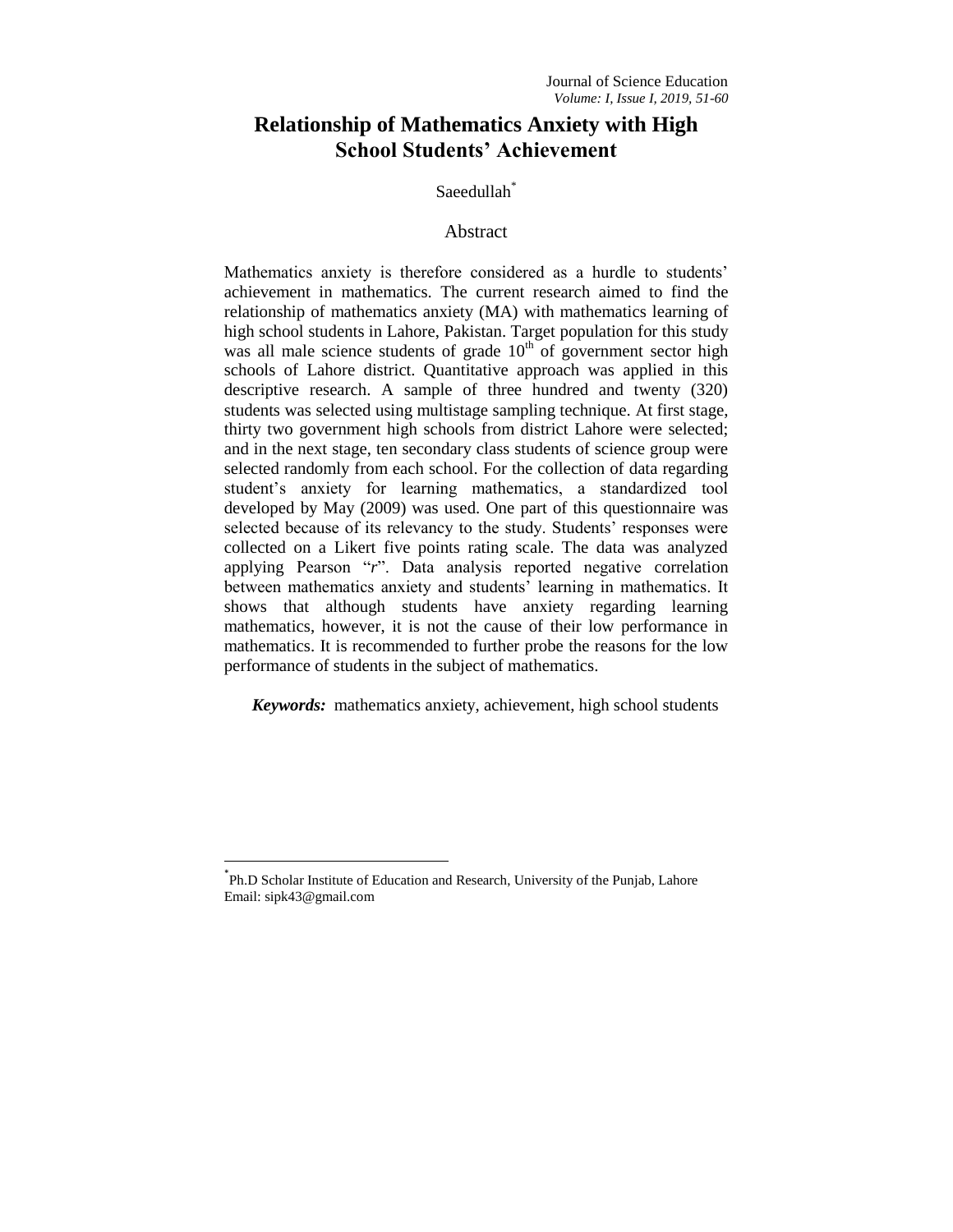## **Introduction**

In global perspective, due to its uses in the development of societies, nations and countries, mathematics has become a highly demanding study subject. With the help of mathematics, a person become able to solve the problems hence serves the world for social improvement. Young generation is considered best for meaningful changes and for the advancement of whole world. Therefore to be advance in technology and to meet the new challenges, it seems necessary for young generation to strengthen their base by learning secondary school subjects particularly mathematics and science (Saeedullah, 2014). A state of tension, panic or unease faced when solving mathematics tasks in mathematics is termed as mathematics anxiety (Zakaria & Nordin2008). Mathematics anxiety can also be stated as the feeling pressure and fear that disturb learners mentally while executing mathematics operations and hence they may be unable to solve the sums. Mathematics anxiety is therefore considered as a hurdle to students" achievement in mathematics (Bursal, 2006). In the light of above discussion, we can say that if learners feel some sort of fear or uneasiness to solve mathematics problems, they are suffering from mathematics anxiety.

Cognitive factor is a main factor of Mathematics anxiety. Irrespective of this factor, another factor namely emotional factor also causes mathematics anxiety Hesitations, fear, low mental tendency are related to cognitive factors whereas emotional elements include discomfort, tenseness, and distress (Moore, 2009). Overpowering, losing memory, headache, muscle tension and disturbance of blood pressure are Mental and physical indicators of mathematics anxiety in students (Preis & Biggs 2001).

From last three decades of twenty century to till now, mathematics anxiety has been discussed as a burning issue among researchers and educators. It is needed that to alleviate mathematics anxiety among students, curriculum of mathematics at all levels must be designed in such a way which compel learners for thinking and analyzing mathematically. Progressive teaching strategies such as team teaching, individual guidance, and cooperative study can provide learners opportunities of sharing mathematical ideas. By using these modern techniques, students become able to understand the mathematical processes instead of rote memorization. If these skills of thinking and reasoning mathematically are learned by students at initial levels, then these learned skills will be helpful for entire life to meet the challenges of time (Reyes et al., 2007).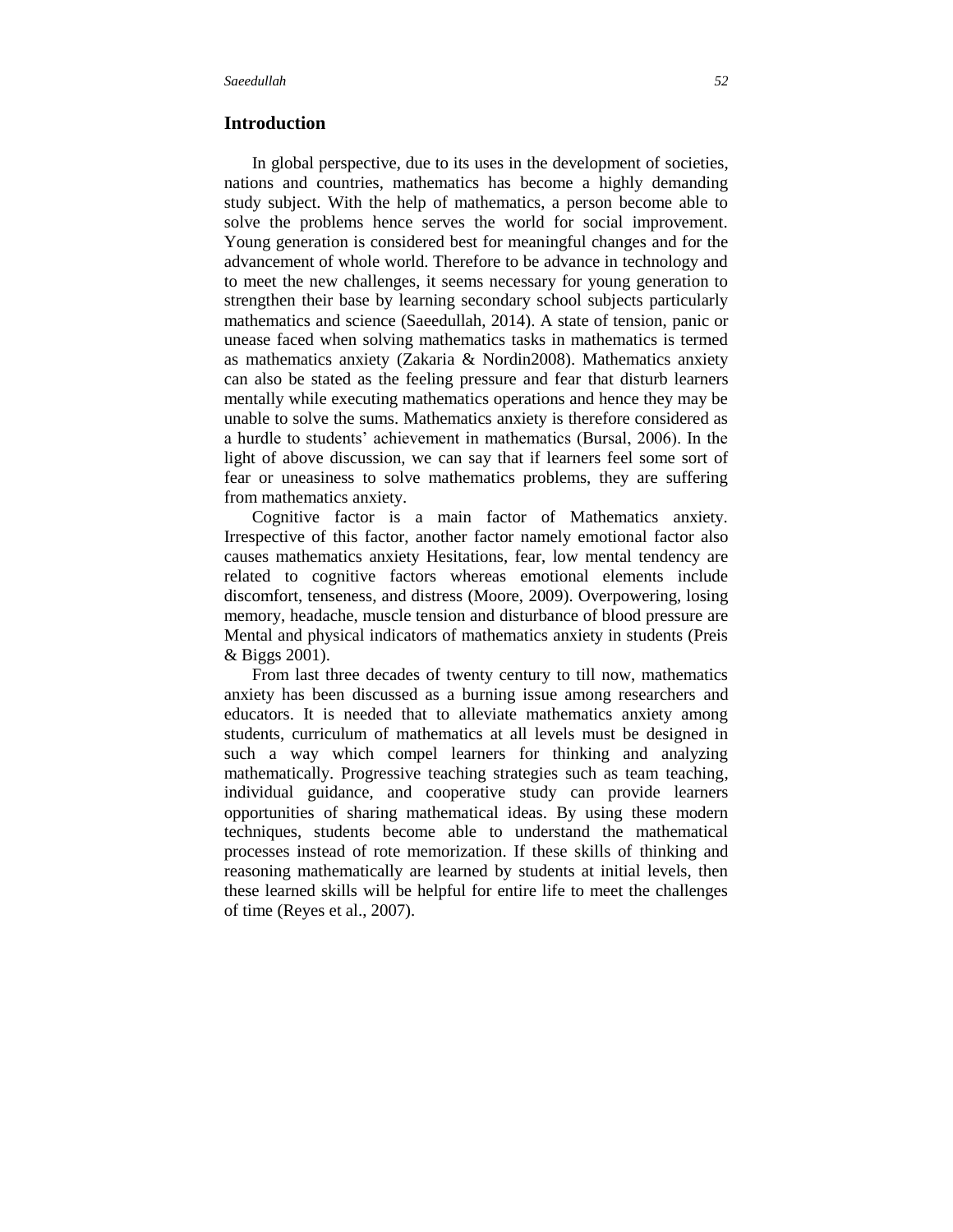Mathematics anxiety is seemed mostly among elementary as well as secondary school students and it also relates to early experiences of studying mathematics. A number of researches have been investigated that secondary school students" achievement in mathematics is highly related to mathematics anxiety. If students are facing high level mathematics anxiety, their achievement in mathematics is low and if students are facing low level mathematics anxiety, their achievement in mathematics will be possibly at high level. Therefore students' academic achievement in mathematics is significantly affected by mathematics anxiety (Ping et al. 2011).The most relevant factor influencing the students' achievement in mathematics is mathematics anxiety. This factor causes due to several reasons. Some of them are nervousness created by teachers, parents and class fellows and the myths prevailing in the society about mathematics. Myths about mathematics are like. Mathematics is a complicated subject, mathematics is a subject having no practical applicability and that mathematics is a boring, abstract and dry subject. Due to these myths, learners consider themselves unable to study mathematics. Teachers' poor knowledge of learners' individual differences also contributes to learners" mathematics anxiety. This situation can be handled overcoming the reasons which causes mathematics anxiety (Butterworth, 2009).

## **Statement of Problem**

An important aim of secondary education is to prepare students for facing the challenges of modern world by providing them a strong base to higher education. Secondary education also prepares students to earn their livelihood by acquiring necessary skills; among these skills, mathematical skills are of prime importance. Researcher as a mathematics teacher has been experienced that some secondary school students showed good performance in routine wise tests and failed to do so in final examinations. There may be some other reasons of secondary school students' low performance in mathematics; but literature supports that mathematics anxiety is most important reason of secondary school students' low performance in mathematics. Literature shows that research studies about relationship between mathematics anxiety and the students" performance in mathematics are not sufficient to the present scenario. Therefore, the researcher intended to conduct this study to find the relationship between mathematics anxiety and mathematics learning of high school students.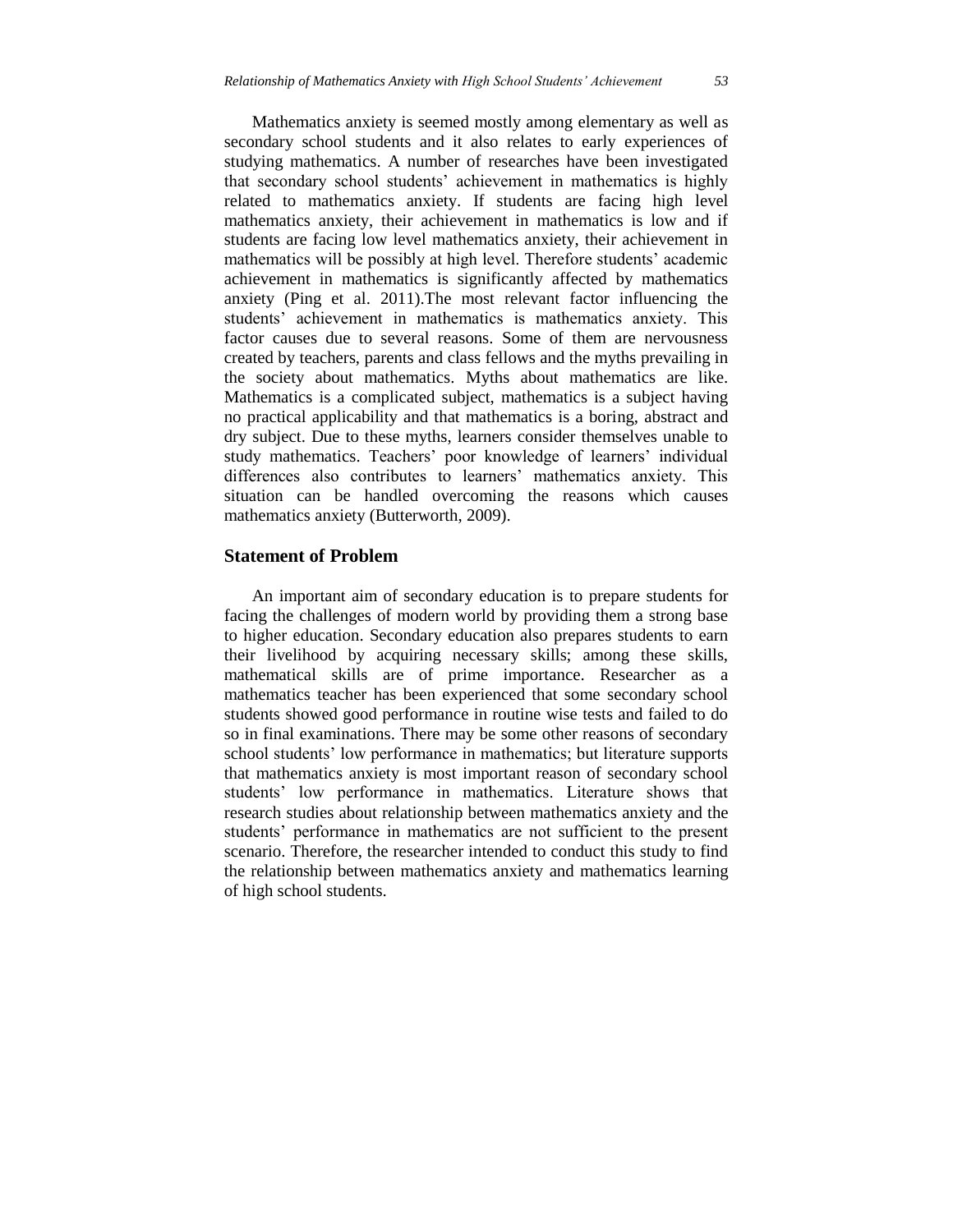#### **Research Question**

According to the objective of the study, following research question was framed.

Is there any relationship between secondary school student"s achievement and their mathematics anxiety?

#### **Literature Review**

Anxiety is a term used for several disorders that cause nervousness, fear, and apprehension. These disorders affect the way we feel and behave. It is also seen as a cognitive behavior rising from self-doubt and self-depreciation (Hembree, 2002). Mathematics anxiety involves feelings of anxiety and tension that interfere with doing mathematical tasks. Mathematics anxiety existed around aset of circumstances in which students suffered from fears that were based upon years of painful experiences with mathematics (Miller & Mitchell, 1994). Mathematics anxiety has been defined as the feeling of tension, helplessness, mental disorganization and dread one has when required to manipulate numbers and shapes and the solving of mathematical problems (Ashcraft, 2010).

Studies indicated that mathematics anxiety is found in elementary students (Zettle, 2000), in high school students and in college students (Furner & Duffy, 2002).Ma (2009) found that at secondary school level, relationship between mathematics anxiety and mathematics achievement is significant and mathematics anxiety affects students' achievement in mathematics. Ashcraft (2010) also found that many students with mathematics anxiety face slight or no confidence to solving mathematics problems. The correlation between mathematics anxiety and academic performance is strongly negative. Similar findings were also reported by Hardfield et al (2012). Tobias (2015) emphasized that math anxiety appears due to several reasons such as absenteeism, poor self-concept and learning without comprehension. Some nonprofessional teachers are also severe reasons of mathematics anxiety among secondary school students. Betterway to alleviate mathematics anxiety is to change the teaching strategies according to present needs of learners and societies. Students centered teaching methods and psychological strategies can help to lessen the mathematics anxiety.

A negative relationship between math anxiety and math achievement has been found across all grade levels (Ma, 1999). In the early grades, there is no significant difference in the math anxiety experienced in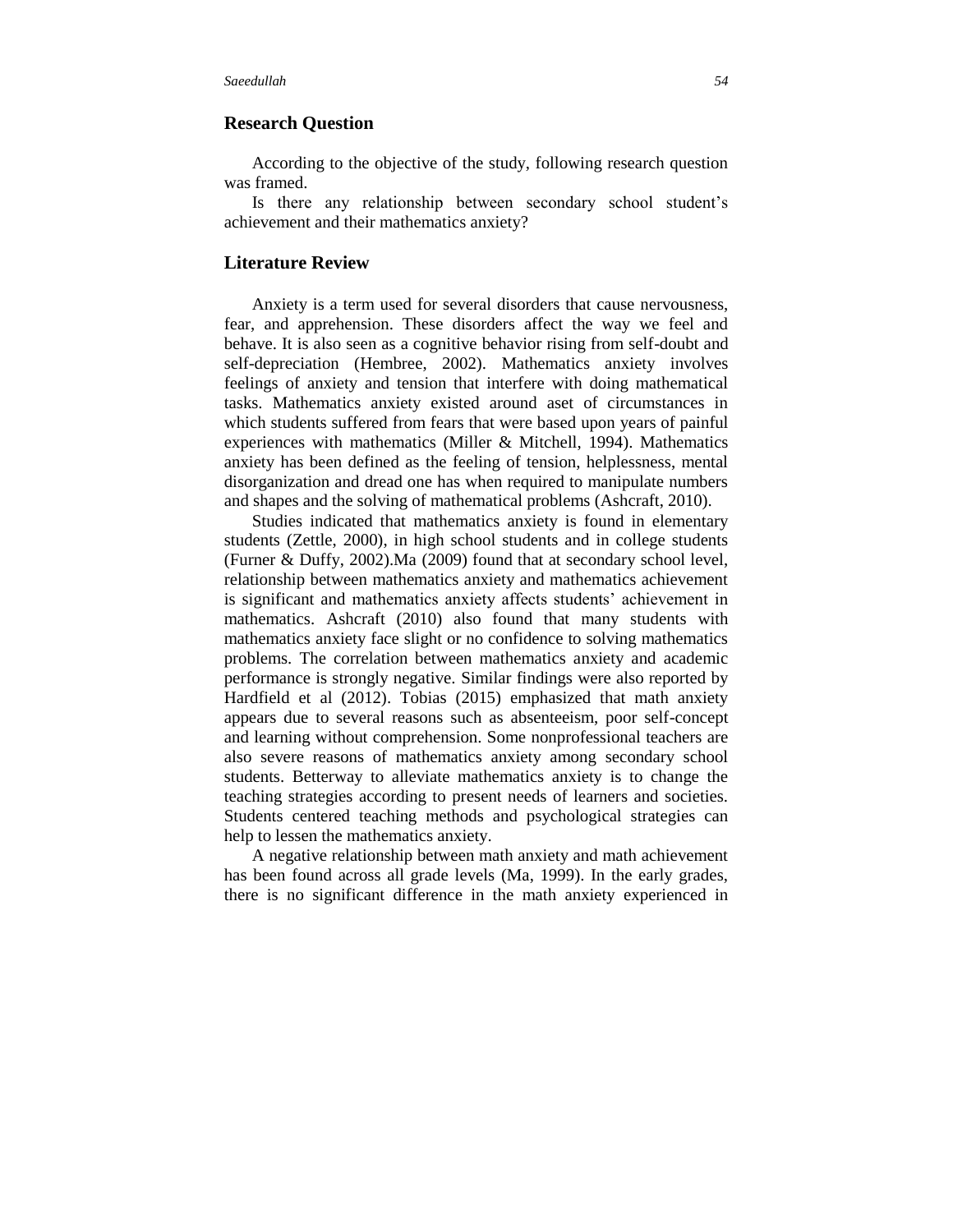either gender (Bisanz, 1995), but females exhibit more math anxiety in secondary school and in college (Bernstein, Reilly, and Cote-Bonanno, 1992; Campbell and Evans, 1997). Some studies support the belief that nontraditional-aged students exhibit more math anxiety than traditionalaged students (Betz, 1978; Royce and Rompf, 1992). However, Bitner, Austin, and Wadlington (1994) found no evidence of this trend, although they did find that nontraditional-aged students reported more anxiety in general than traditional-aged students. Campbell (2007) argued that at primary level, male and female face the same anxiety level; but in secondary schools, females exhibit more math anxiety as compared to male students. Recent research suggests various ways to prevent and reduce math anxiety by using creative teaching methods and providing students a pleasant climate. Moreover, exhibiting a better understanding of learning styles can reduce mathematics anxiety (Sutton, 2012).

#### **Methodology**

In this descriptive study, respondents' opinions were required to be sought; therefore the researcher applied survey approach to collect responses from the sampled students. The researcher delimited the study to male students belonging to science group in government sector high schools. By using multi stage sampling, a sample of 320 learners was drawn. At first stage, thirty two government high schools from district Lahore were selected; and in the next stage, ten secondary class students of science group were selected randomly from each school. During reviewing the related literature, researcher found a questionnaire relating to mathematics anxiety best for this study. This research instrument was developed by May (2009). One part of this questionnaire was selected because of its relevancy to the study. Students' responses were collected on a Likert five points rating scale (From  $5=$  Always up to  $1=$  Never)

To make research instrument understandable for respondents, it was translated to Urdu. This translation was checked by language expert to assure its validity. The researcher used the results of class 9 students in mathematics, declared by BISE Lahore as their learning in mathematics. To analyze the results obtained in this study, simple linear regression was used.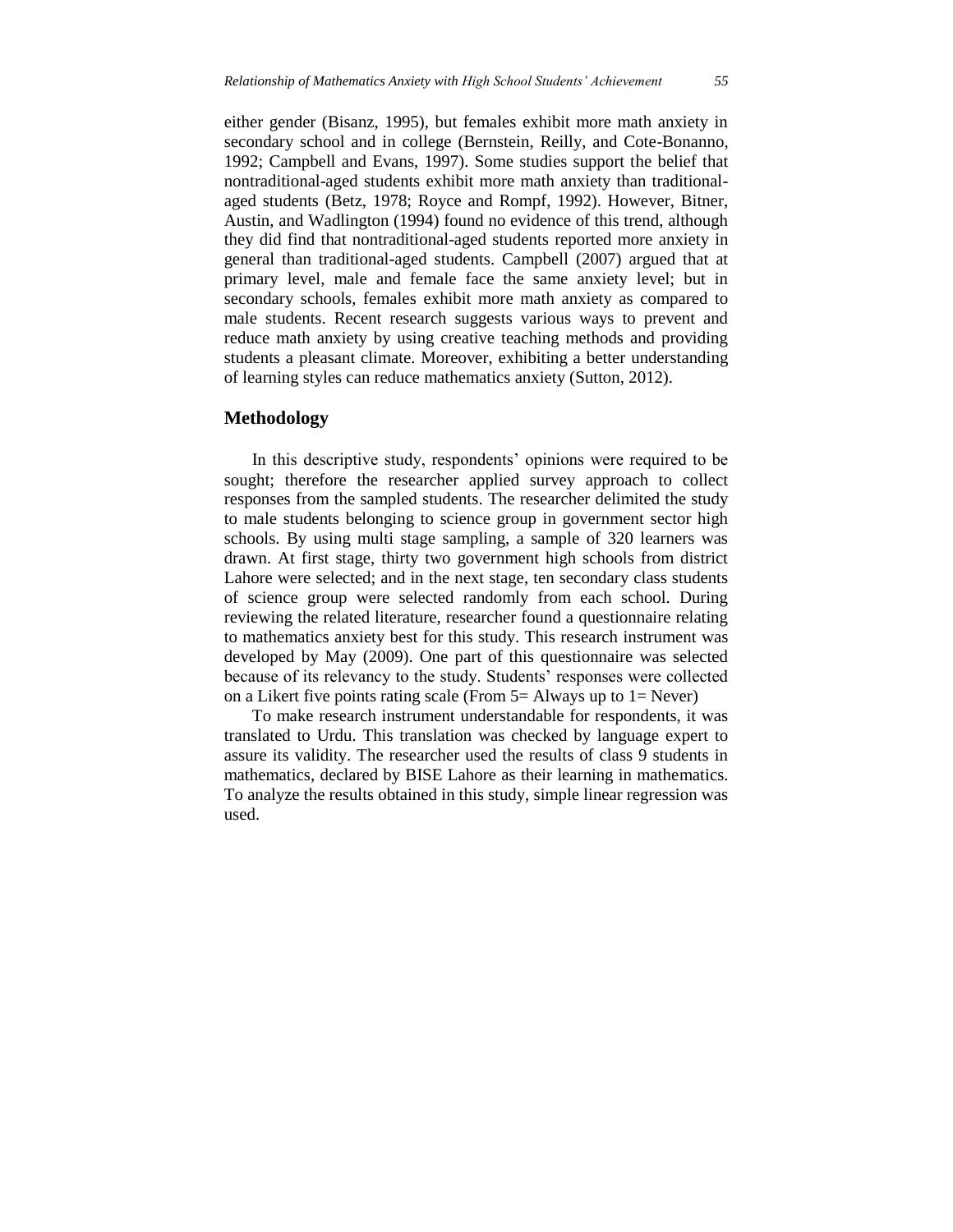## **Results**

Following is the detailed description of results obtained from data analysis.

Table 1

*Descriptive statistics on predictor and criterion variables*

|                        | N   | Mean  | Std. Dev. |
|------------------------|-----|-------|-----------|
| <b>Mathematics</b>     | 320 | 2.16  | .846      |
| Anxiety                |     |       |           |
| Student's Score in 320 |     | 46.31 | 15.96     |
| <b>Mathematics</b>     |     |       |           |
| Achievement            |     |       |           |

Table No.1 shows mean score and standard deviation. Math anxiety mean score was found as 2.16 with SD 0.846 and achievement score in mathematics was 46.31 and SD was 15.96 which are very high in both cases.

#### Table 2

*Pearson Correlation between math achievement score and math anxiety score* 

| <b>Relationships</b>      | Math achievement<br>score | Mean score anxiety Sig. (2-tailed) |      |
|---------------------------|---------------------------|------------------------------------|------|
| Math achievement<br>score |                           | $-.110$ <sup>**</sup>              | .000 |

N= 320, \*\*. Correlation is significant at the 0.01 level (2-tailed).

Table No. 2 shows the information about relationship between the variables.

Results obtained from this study reveal that achievement score in mathematics of secondary school students 46.08 is highly significant at p<.001.Therefore, it is concluded that mathematics anxiety affects secondary school students' achievement in mathematics significantly. Table No. 2 shows the information about relationship between the variables. The correlation value is -.110. This value indicates that there is a strong negative correlation between mathematics anxiety and students" achievement in mathematics. In the light of this value, it is concluded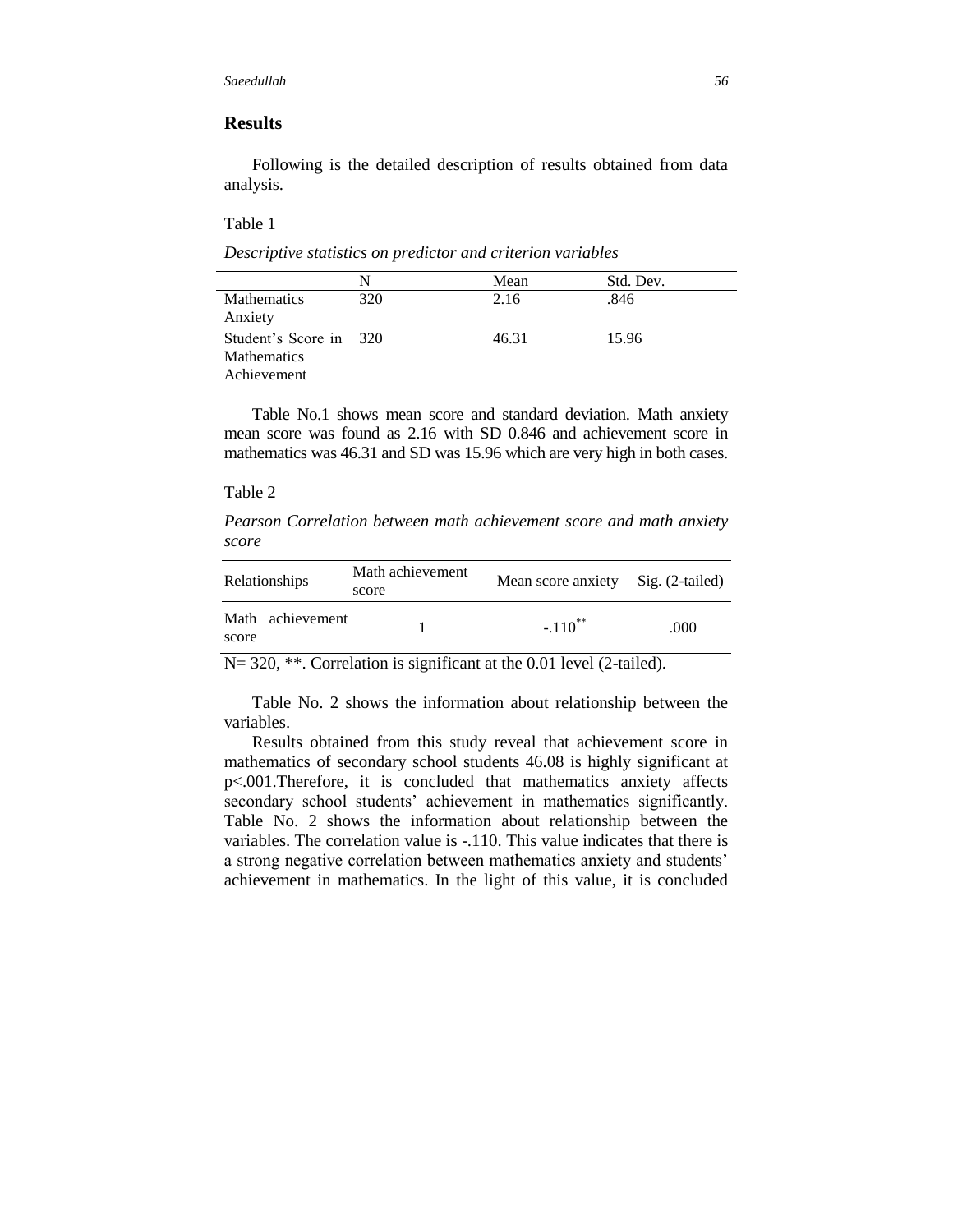that with the increase of mathematics anxiety, students" achievement in mathematics decreases.

By summarizing the results obtained from this study, it is concluded that there is a negative effect of math anxiety on students" achievement in mathematics at secondary school level**.**

#### **Discussion**

Due to severe conditions of mathematics anxiety, several researches have been conducted on elementary and secondary school levels. This study reveals that at secondary school level, students' achievement is negatively affected by mathematics anxiety. Finding of this study matches with the studies conducted by Woodard (2004) and Krinzinger et al. (2009). Result of this study matches with the study conducted by Beilock (2007) in line with the students facing less or no anxiety are high achiever in mathematics and the students with high anxiety are low achiever in mathematics. In addition to mathematics anxiety, there could be other variables affecting students' achievement in mathematics. These potential variables may have influenced the secondary school students "learning in mathematics

#### **Recommendations**

This study reported the negative effects of mathematics anxiety on secondary school students' achievement in mathematics. Therefore it is suggested that there should be revolutionary changes in school education system by developing a high school mathematics curriculum according to the students" psychology and needs. School education department may appoint highly qualified and trained teachers. In the light of results obtained by the researches on mathematics anxiety and learners" achievement, school education department may conduct refresher courses and workshops to develop better learning instructional skills. Since teachers play an important role in learners' development, therefore it seems strong to suggest that they must create pleasant atmosphere for their learners to alleviate students" mathematics anxiety. It is suggested that a teacher should apply useful evaluation on regular basis to assess their students" shortcomings and weaknesses in mathematics and hence should facilitate students to cope with mathematics anxiety. It is further suggested that students' parents may help their children to mitigate mathematics anxiety by proper counseling.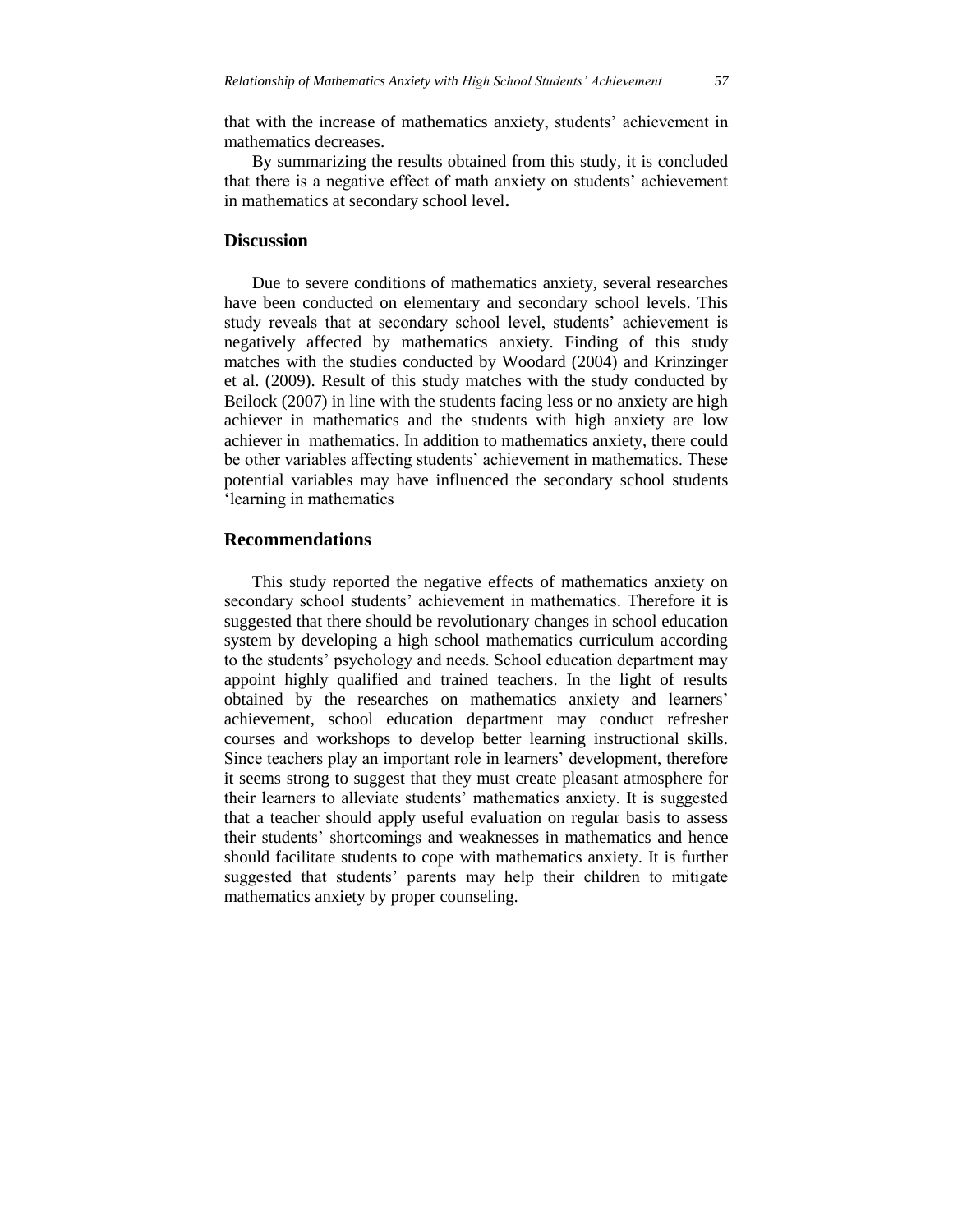#### References

- Ashcraft, M.H. (2010).The relationships among working memory, math anxiety and performance .*Journal of experimental psychology, 13*(2), 224-237.
- Beilock, S. L. (2007). Math performance in stressful situations. *Current Directions in Psychological Science, 17,* 339–343.
- Bursal, M.(2006).Mathematics anxiety and pre-service elementary teachers "confidence to teach mathematics and science. *School Science and Mathematics*, *10*(4), 173-179.
- Butterworth, B. (2009).*Mathematics for success.* London: Routledge.
- Furner, J.M., & Duffy, M.L. (2002). Equity for all students in the new millennium: Disabling math anxiety. *Intervention in School & Clinic*, *38*(2), 67-74.
- Furner, J. M. (2004). Confidence in their ability to do mathematics: The need to eradicate m math anxiety so our future students can successfully compete in a high-tech globally competitive world. *Philosophy of Mathematics Education Journal*, *18*(1), 1-33.
- Hembree, R. (2002), The Nature, Effects and Relief of Mathematics Anxiety. *Journal of Research in Mathematics Education, 21*(1), 33-46.
- Krinzinger.H., Kaufmann, L., Dowker, A., Thomas, G., Graf, M., Nuerk, H-C., & Willmes, K.(2007). Deutschsprachige Version des Fragebogens fur Rechenangst (FRA) fur 6- bis 9-jahrige Kinder. *Journal of Child and Adolescent Psychiatry and Psychotherap*, *35*, 341-351.
- Loucks-Horsley, S., Stiles, K. E., Mundry, S., Love, N., & Hewson, P. W. (2011). *Designing Professional Development for Teachers of Science and Mathematics* (3rd ed.). USA: Thousand Oaks, CA: Corvin.
- Ma, X. (2009).A meta-analysis of the relationship between anxiety toward mathematics and Achievement in mathematics. *Journal for Research in Mathematics Education*, *30*(5).520-40.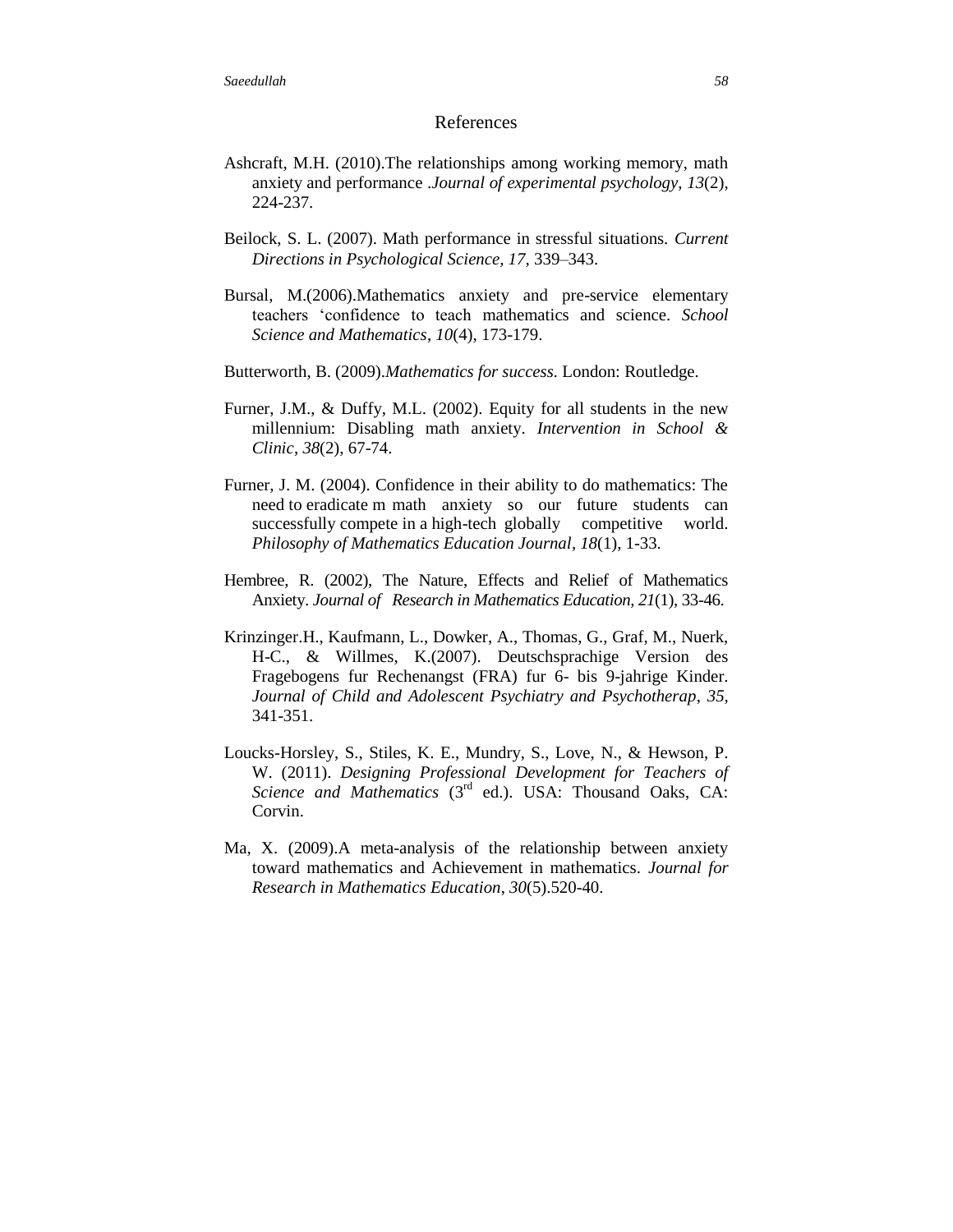- May, D. K. (2009).*Mathematics self-efficacy and anxiety questionnaire* (Doctoral dissertation).The University of Georgia, Georgia.
- Moore, A. M. (2009). Mathematics anxiety and the affective drop in performance. *Journal of Psycho educational Assessment*, *27*, 197–205.
- Ping, R. M., Bradley, C., Gunderson, E. A., Ramirez, G., Beilock, S. L., & Levine, S. C. (2011).*Alleviating anxiety about spatial ability in elementary school teachers*. Poster presented at the 33rd Annual Conference of the Cognitive Science Society, Boston, MA.
- Preis, C., & Biggs, B. T. (2001). Can instructors help learners overcome math anxiety? *Australian Teacher Education Association Journal*, 28, 6–10.
- Reys, R. E., Lindquist, M. N., Lambdin, D. V., & Smith, N. L. (2007).*Helping children learn mathematics. Hoboken*, NJ: John Wiley & Sons, Inc.
- Saeedullah (2014).*Evaluating the uses of mathematical skills by secondary school students in daily life activities (*An unpublished MPhil Thesis).Islamia University of Bahawalpur: Bahawalpur
- Scarpello, G. (2007). Helping students get past math anxiety. *Connecting Education and Careers*, 82(6), 34-35.
- Stuart, V. (2000).Math curse or math anxiety? *Teaching children mathematics, 6*(5), 330–35.
- Sutton, E. (2012).Mathematics anxiety and achievement among Japanese Elementary School students. *Educational and Psychological Measurement*, *55*(6), 100-107.
- Tobias, S. (2015*). Overcoming mathematics anxiety* (1st ed.). New York: W.W. Norton.
- Woodard, T. (2004).*The effects of math anxiety on post-secondary development students as related to achievement, gender, and age. Inquiry*, *9*(1).ERIC Document Reproduction Service No. EJ876845.